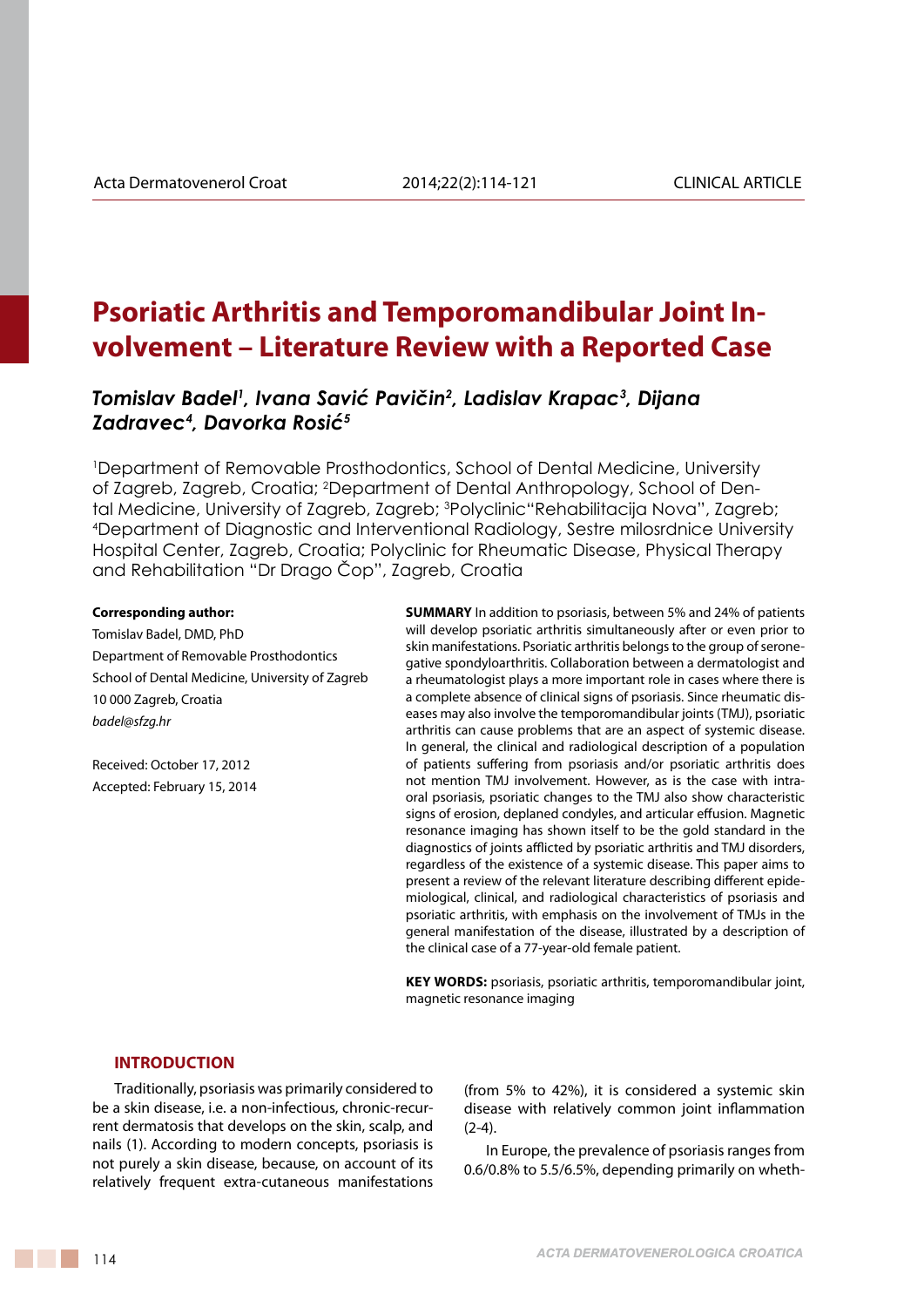er the general or the patient population is being considered as well as on the research methodology (2). In Italy, a great difference was found among the regions surveyed, with the prevalence of psoriasis lowest in Sardinia (0.5%), and higher in northern regions (4.5%) (5). In Croatia, the prevalence of psoriasis ranges between 1.03 and 1.55% (6,7).

Wright (8) and Baker (9) corrected the previous erroneous assumption that inflammatory arthritis in patients with psoriasis is a co-morbidity of rheumatoid arthritis and psoriasis. Psoriasis and arthritis occurring together in the same patient were noticed as early as in the first half of the 19th century, and the fact that psoriatic arthritis is a distinct disease entity was defined under the concept of seronegative spondyloarthritis (10,11).

Temporomandibular disorders (TMDs) are one of the most common causes of orofacial pain, and encompass a group of individual diagnoses related to musculoskeletal disorders of the stomatognathic system. In addition to tendomyopathy of masticatory muscles, TMDs also include the following diagnoses of temporomandibular joint (TMJ) disorder: anterior disc displacement, osteoarthritis, and synovitis (12,13). TMJ pathology was relatively unknown until the early 1990s due to poor diagnostic means, and it was often related to erroneous etiopathogenic models (for example, Costen's syndrome), as well as to otological symptomatology on account of topographic proximity (14). Conversely, the involvement of TMDs in systemic musculoskeletal (polyosteoarthritis, rheumatoid arthritis, psoriatic arthritis, etc.) and other diseases of the general type (fibromyalgia) is well known (15,16).

This paper aims to present a review of the relevant literature describing different aspects of psoriasis and psoriatic arthritis with emphasis on the involvement of TMJs in general manifestation of the disease, which



**Figure 1.** Patient presents with pain in the left temporomandibular joint (a) which spreads to the temple (b).

is illustrated with a clinical case of a 77-year-old female patient.

### **PSORIATIC ARTHRITIS**

Psoriatic arthritis belongs to the group of seronegative spondyloarthritis, where the involvement of axial and peripheral joints usually implies previous or recent psoriasis, since 15% of psoriatic patients never develop psoriasis or develop skin disease after joint involvement occurs. Psoriatic arthritis is clinically similar to rheumatoid arthritis, where the discovery of the rheumatoid factor did not contribute to the distinction between these two entities (17-19). The rheumatoid factor helps in the classification of polyarthritis, whereas clinical observation is relevant to the diagnosis of psoriatic arthritis. However, the human leukocyte antigen (HLA) B-27 is dominant in the group of seronegative spondyloarthritis. In psoriatic arthritis, the frequency of HLA B-27 is between 30% and 75%. Other biomarkers studied in relation to the severity of psoriatic arthritis include C-reactive protein (CRP), matrix metalloproteinase-3, and circulating osteoclast precursors (17,20-22).

Unlike other inflammatory arthritides, psoriatic arthritis implies the presence of nail and cutaneous psoriasis as well as dactylitis. Patients suffering from psoriasis may not suffer from arthralgia, although there have been undiagnosed cases of psoriatic arthritis among patients with psoriasis who were treated by dermatologists (23). This is because in patients with severe cutaneous psoriasis a painful involvement of the joints can also be expected, but, at the same time, the severity of the skin lesions does not always correlate with the occurrence of joint lesions. In nearly 70% of patients, cutaneous lesions precede the onset of arthralgia, while in 20% involvement of the joints starts prior to skin manifestations, and in 10% the two are concurrent (24).

In addition, there is an absence of serological tests for a rheumatoid factor or for inflammatory arthritis that includes peripheral arthritis and/or sacroiliitis or spondylitis. Asymmetric sacroiliitis, non-marginal syndesmophytes, asymmetric syndesmophytes, paravertebral ossification, and more frequent involvement of the cervical spine fall into the category of psoriatic arthritis. However, the inflammatory spinal signs of the disease cannot be easily distinguished from ankylosing spondilitis. Consequently, numerous classification criteria have been developed where it has been observed that the presence of psoriasis, along with the negative rheumatoid factor, does not offer sufficient validity in the application of standard diagnostic criteria (25).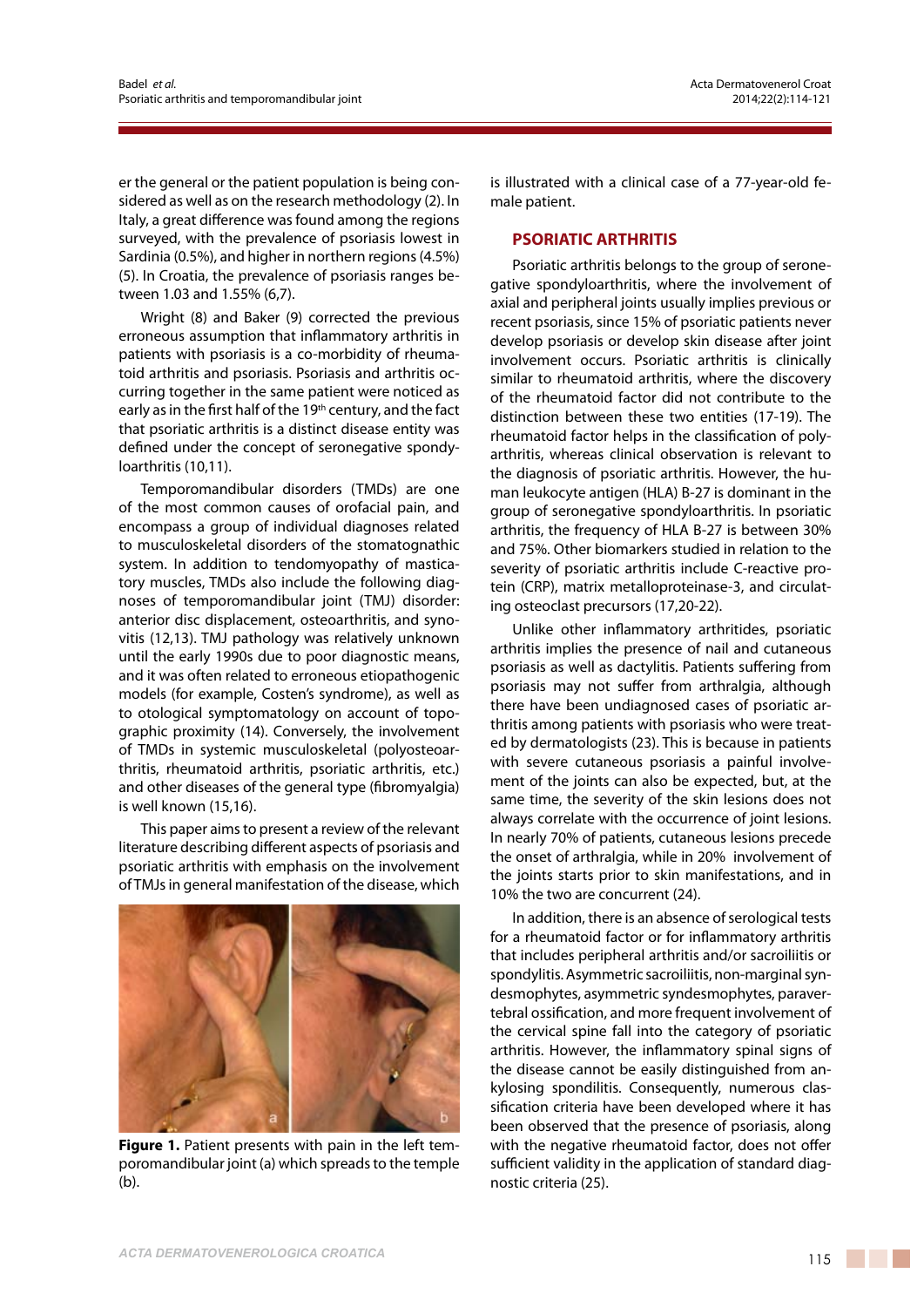

**Figure 2.** Asymmetrical view of the right (a) and the left (b) temporomandibular joint on a panoramic radiograph: the left joint does not show a clearly delineated condyle head cortex edge (arrow).

According to Rudwaleit and Taylor (26), a criterion of psoriatic arthritis diagnostics is that in 66% of cases psoriasis precedes the arthritis symptomatology, in 21% they manifest simultaneously, and in 14% of cases arthritis precedes psoriasis. The exact prevalence of psoriatic arthritis is unknown, although, according to some data, between 5% and 24% of patients with psoriasis the involvement of musculoskeletal system can be expected. Jamshidi *et al.* (27) found psoriatic arthritis in 9.1% of Iranian patients with psoriasis, whereas for Croatian patients with psoriasis the prevalence was 14.3-15.3% (6,7). In Germany, Reich *et al.* (28) found psoriatic arthritis in 20.6%, of patients and Radke et al. (29) in 19% of patients with psoriasis. In Serbia, Pavlica *et al.* (30) found psoriatic arthritis in 9.3% of patients with psoriasis, while in the USA. Shbeeb et al. (31) found psoriatic arthritis in 16% of such patients.

Psoriatic arthritis has been described in various forms such as arthritis mutilans, peripheral oligoarthritis or polyarthritis, spondylitis and distal interphalangeal joint arthritis (fingers and toes), and cervical spine disease (usually involving peripheral joints), most commonly in 50% or more of the patients (17,32). Based on the results of a study of patients with psoriatic arthritis (the sample being larger than a hundred patients), Moghaddassi *et al.* (33) estimated that arthritis precedes skin symptoms in 15% to 30% of patients, while the most common forms of psoriatic arthritis were polyarthritis 25-63%, oligoarthritis 7- 54%, and sacroiliitis (6-26% of cases). The prevalence of distal interphalangeal joint involvement (1-12%), axial involvement (2-21%), and mutilating arthritis (0- 16%) was less common.

Shbeeb *et al.* (31) found the following diagnoses in psoriatic patients: oligoarthritis, polyarthritis, and



**Figure 3.** Magnetic resonance images of the left temporomandibular joint (a – closed mouth, b – open mouth position; 1 – condyle; 2 – external auditor meatus; 3 – articular eminence; 4 – anteriorly displaced disc with reduction; 5 – joint effusion, 6 – collection of inflammatory exudate moved along the posterior condyle edge).

spondylitis in 19%, 3%, and 6% of the cases, respectively. In the study by Pavlica *et al.* (30), distal interphalangeal joints were involved in 63.6%, the axial skeleton in 36.4%, oligoarthritis in 45%, polyarthritis in 55%, and mutilating form in 6.8% of the patients. Sacroiliitis was found in 46.4% of the patients with psoriatic arthritis. Nossent and Gran found (32) oligoarthritis in 48%, polyarthritis in 32%, spondylitis in 9%, monoarthritis in 7%, distal interphalangeal arthritis in 2%, and mutilating arthritis in 2% of the cases. According to Reich *et al.* (28), polyarthritis was found in 58.7% of patients, oligoarthritis in 31.6%, and mutilating arthritis in 4.9% of patients, while distal interphalangeal arthritis was diagnosed in 41% of the cases.

# **THE OROFACIAL REGION IN RELATION TO PSORIATIC ARTHRITIS**

Psoriasis can also be identified by looking at the oral mucosa. Among papulosquamous diseases of the oral mucosa, lichen planus is more common than intraoral psoriasis. Since oral psoriasis can be primarily asymptomatic, collaboration with a dermatologist is necessary along with clinical examination and biopsy of the intraoral lesion (34).

Both the patient's personal and family medical history are needed in order to determine whether there was a previous outbreak of psoriasis, if it is currently in remission, and, in addition, whether the present arthropathy is related to skin psoriasis or changes on the nails (35). There was a case in which the typical cutaneous lesions could not be confirmed, and there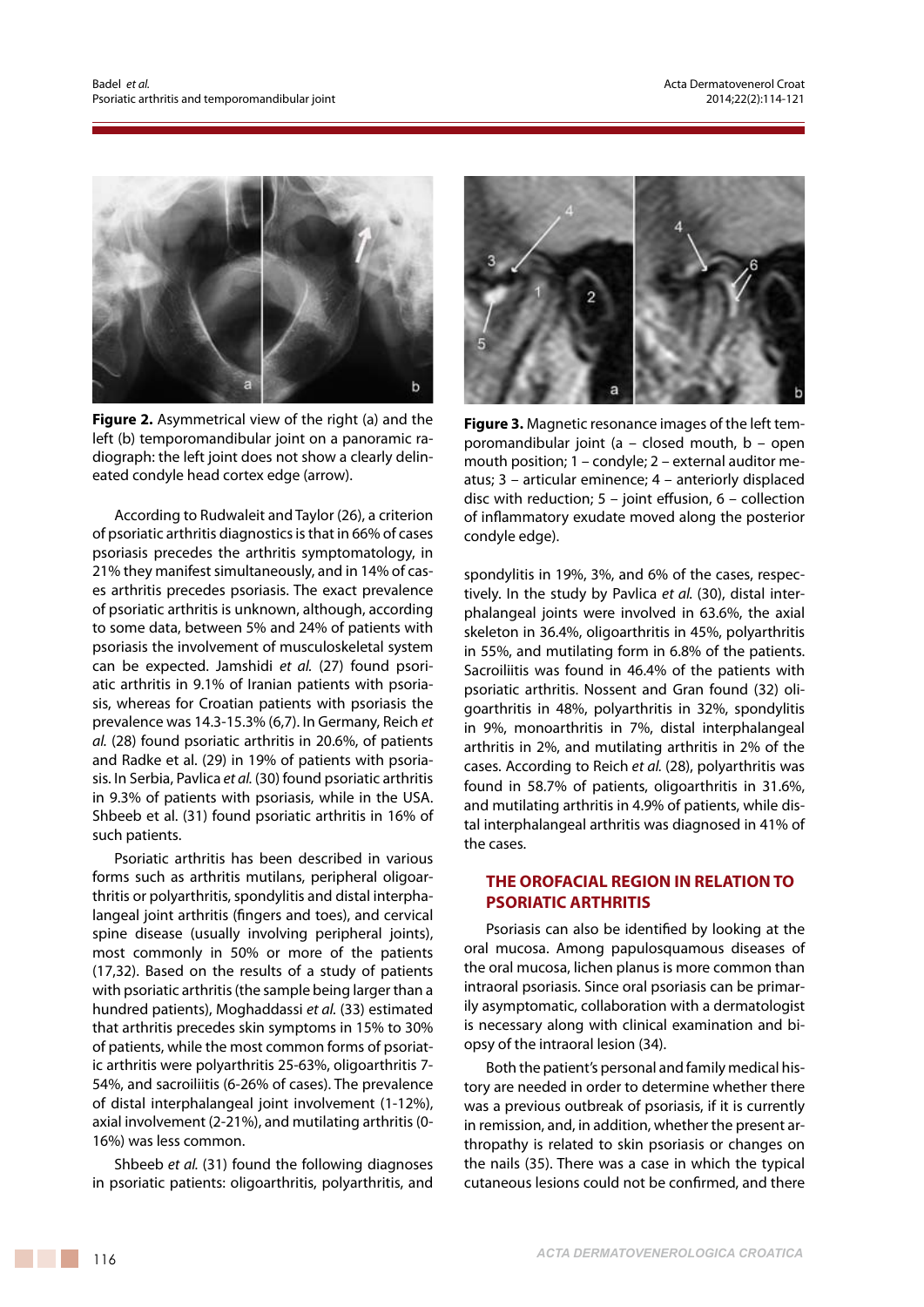was also no confirmed family history of psoriasis (36- 38). Psoriasis in the oral cavity also causes erythematous erosive areas on the gingivae, a fissured tongue showing grayish areas on its ventral surface, whitish lesions, and longitudinal sulci, as well as lesions on the hard and soft palate. If oral lesions are manifesting, differential diagnostics plays a role in the general diagnostics of psoriasis if it has mildly expressed and discreet skin symptoms (35-39).

## *TMDs*

TMDs are nonspecific musculoskeletal disorders of masticatory muscles and/or TMDs, which lead to manifestation of functional disorders of the stomatognathic or masticatory system. The history of TMDs is related to numerous attempts to explain their etiopathogenesis and to place them within the context of biomedical concepts (13,40). Since TMDs are generally diagnosed and treated by dentists, musculoskeletal components and a number of other components (for example, autoimmunity) may be overlooked with respect to the dental component of the stomatognathic system (15,41).

#### *Radiological characteristics of TMJ disorders*

Magnetic resonance imaging (MRI) is the gold standard of radiological diagnostics and a non-invasive and non-ionizing examination of soft and hard TMJ tissues. Imaging of both the articular disc and the most common type of discopathy, i.e. anterior disc displacement, is the greatest achievement in the field of X-ray radiological methods (13,14). Another important TMJ pathology is the occurrence of a more or less expressed collection of exudates within a relatively small intraarticular space (42). The most common radiological method of jaw, teeth, and TMJ imaging is the panoramic radiogram, where the projection of TMJ is inadequate compared with the use of transcranial imaging by Schüller. Since the osteoarthritic changes are most visible on X-ray images, computerized tomography (CT) is the gold standard for hard tissues, although its use is still restricted due to relatively high doses of radiation (13). In the case of inflammatory exudates and/or disc displacement, CT is an inefficient diagnostic method if there are no changes in the osseous structures of the joint. MRI has proved to be an efficient method for confirming clinical diagnostics; however, its high cost prohibits its use in everyday dental practice (43).

#### **TMJ AND PSORIATIC ARTHRITIS**

Rheumatologic diseases are relatively rare in dental practice where the orofacial region is involved in the general symptomatology of the disease. In a clinical trial of a sample of 160 TMD patients, Ćelić (44) found only one patient (0.63%) with previously diagnosed rheumatoid arthritis. In our research, where the clinical diagnosis of TMJ was confirmed by MRI, rheumatic diseases (juvenile rheumatoid arthritis, rheumatoid arthritis, ankylosing spondylitis, and Sjøgren's syndrome) were found in collaboration with a rheumatologist-physiatrist in 4.6% of 214 patients in the period between 2001 and 2011 (15). As early as 1965, TMJ was described as being affected by psoriatic arthritis (45).

In orofacial symptomatology of psoriatic arthritis, the crepitation of TMJs prevails, as well as reduced mouth opening and symptoms related to masticatory muscles. Arthralgia of TMJ may by itself be a clinical sign of arthritis related to generalized psoriatic arthritis. Radiological images of changes in TMJs predominantly display signs of arthritis, which can also be seen in panoramic radiographs (46). In addition to erosion of cortical bone and inflammatory changes, along with flattening of the condylar head, radiological changes are the most common. However, more severe destruction with consequent ankylosis of the joint can occur (47). While Könönen (48) believed that a generalized type of psoriatic arthritis creates symptoms in the masticatory system after only seven years, Farronato et al. (49) presented the case of a patient whose first symptoms of psoriatic arthritis appeared right on the TMJ.

#### **Report of a case with one year follow up**

In 2011, a 77-year-old retired female patient was referred to our Department by a physiatrist-rheumatologist due to difficulties in the left TMJ (clicking, pain on mastication and when lying on the left side of the face) which started in early 2008. Psoriatic arthritis was diagnosed in 1993 when the psoriasis vulgaris also first appeared.

#### *Medical history*

Although the patient showed symptoms of arthritis since 1992, it was only during the period of further specialist treatment and after psoriatic manifestations on the skin that the definitive diagnosis was made. Even then, psoriatic polyarthritis appeared in a more severe inflammatory form in the hands and wrists, shoulders, feet, knees, and the spine. The patient has had continuous physical therapy since then, and was also treated in medical spa centers. In addition, she used gold salts, corticosteroids, and nonsteroid antirheumatics, and was treated for co-morbid arterial hypertension. Psoriatic changes were present in the lower legs, elbows, and pre/retroauricular regions in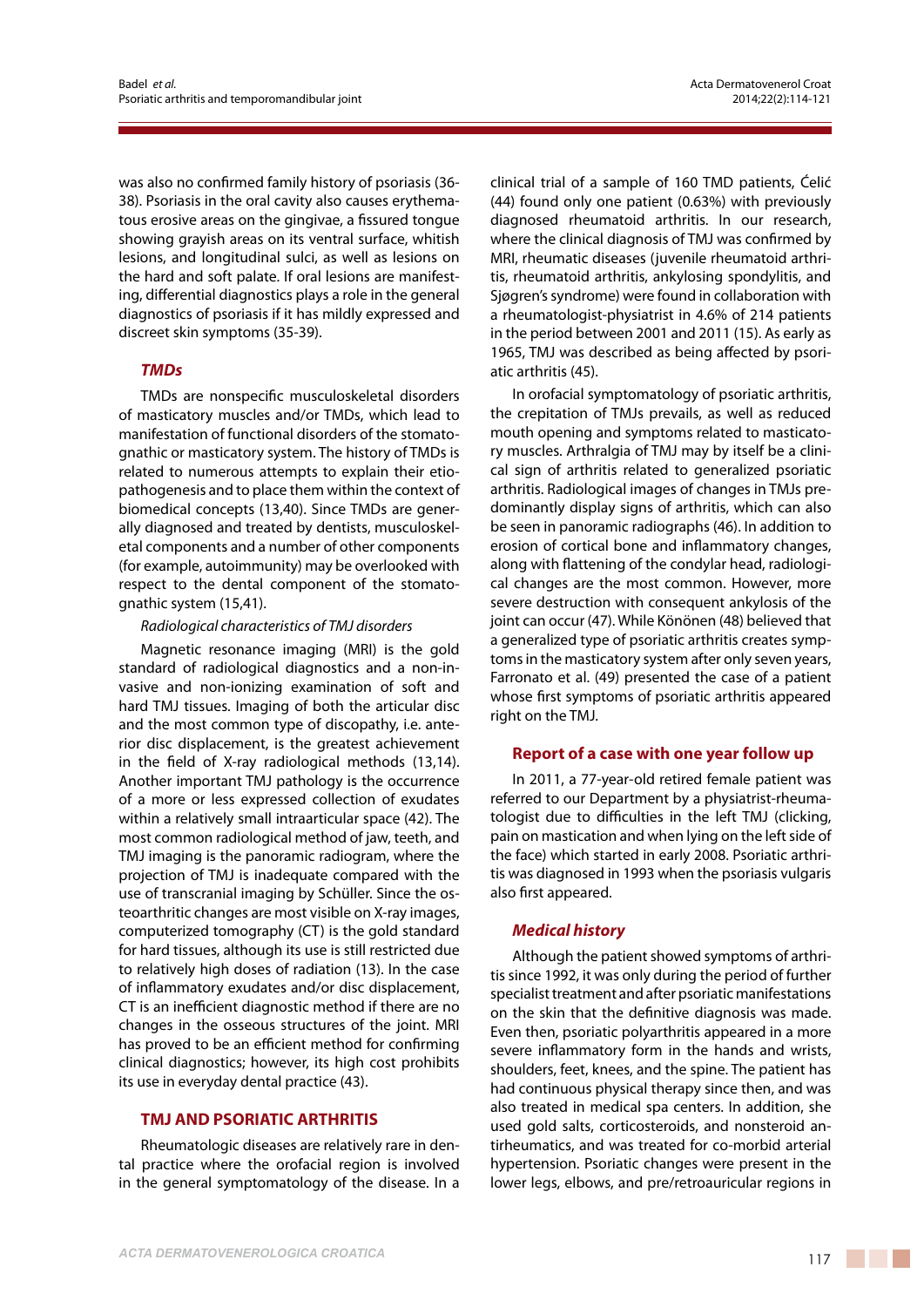the form of erythematosquamous changes of about 2-5 cm. She was examined by an otorhinolaryngologist before being seen by a dentist and a rheumatologist.

# *Dental history*

The patient reported pain in the left TMJ on mastication and wider mouth opening; this pain also spread into the left ear and the temple (Figure 1). Since then, clicking had occurred in the left TMJ during mouth opening. Subjectively, she never experienced restricted mouth opening, but recently the pain had become present in a resting position, and she also complained of frequent headaches. Active mouth opening amounted to 43.5 mm, and passive mouth opening of 45.0 mm was measured on the central incisors. Her dental status showed that due to complete edentulousness she wore complete dentures, which were twenty-three-years old and had been made in a prognathic relationship with a distal bilateral reverse overlap. Pain on opening was 6 on the visual analogue scale (VAS;  $0 =$  no pain,  $10 =$  most severe pain), in a resting position lying on the left side of the face it was 8, and on palpation of the left TMJ it reached 6.5. Clinical examination included a manual functional analysis by Bumann and Groot Landeweer (13), which confirmed the following difficulties in the left TMJ: clicking and pain on both dynamic and passive compression; anterior disc displacement with repositioning was clinically diagnosed as well.

# *Radiological diagnostics of TMJ*

The initially recorded X-ray images by Schüller from 2008 as well as repeated imaging from 2011, prior to a specialist dental examination, did not show changes in osseous structures, while hyperextension of condyle was noted in the open mouth position. However, the left TMJ image was technically weaker due to more pronounced superposed osseous structures. The panoramic radiograph was taken during a dental examination (Figure 2) in which a non-symmetrical image of joints was visible; the left joint, unlike the right one, did not show a clearly visible edge of the condylar head, and a definitive diagnosis of the TMJ disorder was made using MRI. TMJs were recorded in open and closed mouth positions on a supraconductive *Harmony* magnet by Siemens (Erlangen, Germany) with a magnetic field of 1 T (T1 weighted image TR 450/TE 12 and T2 TR 3000/TE 66) weighted image with matrix 256  $\times$  192 and 160  $\times$  160 field of view). The left TMJ (Figure 3) showed discreet erosion and the loss of cortical edge of the functional surface of the joint on the condylar head, without any chang-

es on the subchondral bone and with intact surface of the temporal bone (posterior inclination of articular tuberculum) as well as pronounced effusion in the mesial space anteriorly from the condyle. An anteriorly displaced deformed disc was visible. Images of the open mouth position showed hypomobile condylar movement that did not reach the zenith of the articular tuberculum. A reduction of disc displacement was noticed (that is, the disc was in physiological position on the condyle) which was of biplanar form. Additionally, collection of inflammatory exudate had moved along the posterior edge of the condyle.

# *Recall with a yearlong follow-up*

In collaboration with a rheumatology-physiatric polyclinic, the dentist instructed the patient to perform exercises for the masticatory muscles and TMJ according to a specific method devised by Schulte. After having learned the exercise regime, the patient continued to exercise at home. She was also admitted twice to a specialized hospital for psoriasis and psoriatic arthritis treatment. Along with general persisting difficulties caused by psoriatic arthritis, the patient continually mentioned difficulties in the left TMJ: pain on the VAS scale on mouth opening was of the same intensity, that is 6, and 4 on palpation of the left TMJ. There was no pain in a resting position, although she avoided lying on the left side of her face. She felt pain in the left TMJ on mastication, while speech was accompanied by a pricking pain in the left ear. Active mouth opening was slightly reduced (41.5 mm), while there were still crepitations in the left TMJ. Due to gastric problems caused by diclofenacum, she took only paracetamol when necessary, but she did not take corticosteroids.

# *GENERAL REMARKS AND RADIOLOGICAL CHARACTERISTICS*

Reich et al. (28) stress the fact that as many as 85% of patients with psoriasis also had a new diagnosis of psoriatic arthritis. Since the study was carried out at a dermatology clinic, a high prevalence of undiagnosed disease has been noted. Conversely, Radke et al. (29) point out the fact that there were only 4.2% of newly diagnosed patients with psoriatic arthritis in their sample of psoriatic patients. Nossent and Gran (32) found that in 13.8% of cases, arthritis preceded psoriasis.

Klaassen *et al.* (50) reported that the prevalence of nail psoriasis was 66.0%. Data about patients with psoriatic arthritis has in general also been confirmed in Croatian patients, where arthritis often occurred (37.5%) in patients with psoriasis localized in the ingui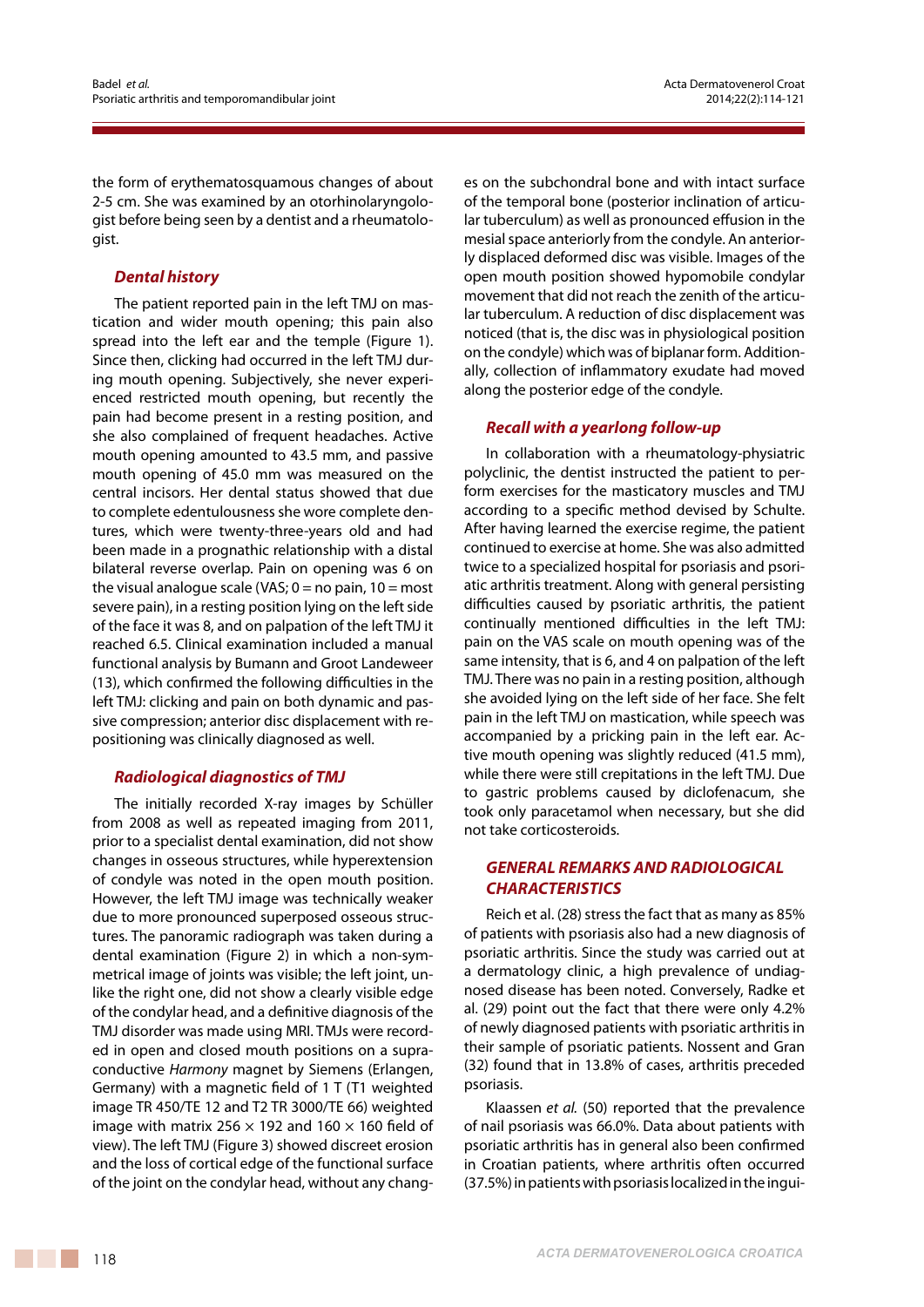nal and/or perianal region with toenail involvement, compared to 8.9% of patients who suffered from arthritis without any concurrent psoriasis involvement (6). According to Yamamotou (24), dactylitis is one of the cardinal symptoms of psoriatic arthritis. This is supported by a study from Serbia where 1.8% of the patients had psoriatic arthritis without psoriasis, whereas 35% of the patients had nail changes (30).

In serologic testing, it is difficult to clinically differentiate rheumatoid from psoriatic arthritis solely on the basis of a seronegative finding of the rheumatoid factor. Rheumatologists may overlook psoriasis which has been dermatologically processed, or when it is only suspected or misdiagnosed (23,51). Inflammatory arthritis can be differentiated from psoriatic arthritis by using the data from the family history even if the patient in question has not been diagnosed with psoriasis (26,52).

Psoriasis is a complex illness requiring continued long-term treatment, and thus effective and safe means of treatment should be ensured. Nonsteroidal antirheumatic drugs, methotrexate, and anti-tumor necrosis factor (TNF) therapies are recommended for systemic treatment (53).

Radiological changes were most often present in hand and foot joints, less frequently in the knees, and quite infrequently in the hips and shoulder joints. Arthritis was treated with non-steroidal anti-inflammatory drugs, and systemic corticosteroids in 41.3% of patients, and disease-modified antirheumatic drugs, most frequently methotrexate, in 59.9%. Radionuclide synovectomy was performed in 6.8%, surgery in 6.2%, and physical therapy in 100% of all patients  $(30)$ .

Radiological findings of the joints involved in psoriatic arthritis predominantly show a narrowing of joint space, joint erosions, bony proliferation, and in rare cases joint ankylosis. The main feature of psoriatic arthritis is the combination of erosion and bony proliferation. Spondylitis occurs in up to 40% of patients (54). MRI showed an undisputedly higher sensitivity than radiological examination of joints, which was also shown in TMJ diagnostics (13,14). There are several subtypes of radiological findings: periarticular erosion, enthesitis (enthesophytes, syndesmophytes), osteitis (particularly sacroiliitis), and soft tissue pathology (synovitis, tendosynovitis). Joint effusion was established in 22% of joints involved in juvenile psoriatic arthritis (3,55). Besides MRI, ultrasound can also be used to display effusion. In patients suffering from psoriatic and rheumatoid arthritis, TMJ diagnostics by MRI revealed effusion and disc disorders in 54% of the cases. The most common findings were bony erosions, flattening of the condylar head, and a reduced range of movement. However, pathological TMJ changes were not found in 24% of patients, and, as already mentioned, rheumatological diseases with the exception of arthralgia do not cause visible radiological changes, at least in the initial stage of the disease (56).

## **CONCLUSION**

The collaboration between a dermatologist and a psychiatric rheumatologist can be complemented by a specialist dental examination if the pathology of psoriatic arthritis involves the orofacial region. The involvement of TMJ in the general clinical picture of psoriatic arthritis is a rare and atypical condition, because it is mentioned infrequently in clinical and epidemiological studies. MRI is the most sensitive radiological method of intra-articular examination, in particular of soft tissues, which has also been successfully applied in TMJ examination.

## **References**

- 1. Bens G, Maccari F, Estève E. Psoriasis: une maladie systémique Presse Med 2012;41:338-48.
- 2. Chandran V, Raychaudhuri SP. Geoepidemiology and environmental factors of psoriasis and psoriatic arthritis. J Autoimmun 2010;34:314-21.
- 3. Kleinert S, Feuchtenberger M, Kneitz C, Tony HP. Psoriatic arthritis: clinical spectrum and diagnostic procedures. Clin Dermatol 2007;25:519-23.
- 4. Čabrijan L, Lipozenčić J, Batinac T, Lenković M, Stanić-Žgombić Z, Gregurić S. Psoriasis vulgaris - an inflammatory skin disease and/or benign epidermal hyperplasia. Acta Dermatovenerol Croat 2011;19:117-9.
- 5. Kokelj F, Miertusova Tothova S, Patamia M, Trevisan G. Our experience with etanercept in the treatment of psoriasis. Acta Dermatovenerol Croat 2006;14:241-5.
- 6. Jajić Z, el Assadi G. Prevalence of psoriatic arthritis in a population of patients with psoriasis. Acta Med Croatica 2003;57:323-6.
- 7. Šakić D, Badovinac O, Delija A, Amerl-Šakic V, Gerakarov S, Andrlon-Bušic D, *et al.* Prevalencija psorijaze i psorijaticnog artritisa u dvije fizijatrijske ambulante. Med Jad 2006;36:83-6.
- 8. Wright V. Psoriatic arthritis; a comparative study of rheumatoid arthritis, psoriasis, and arthritis associated with psoriasis. AMA Arch Derm 1959;80:27- 35.
- 9. Baker H, Golding DN, Thompson M. Psoriasis and arthritis. Ann Intern Med 1963;58:909-25.

**The Company**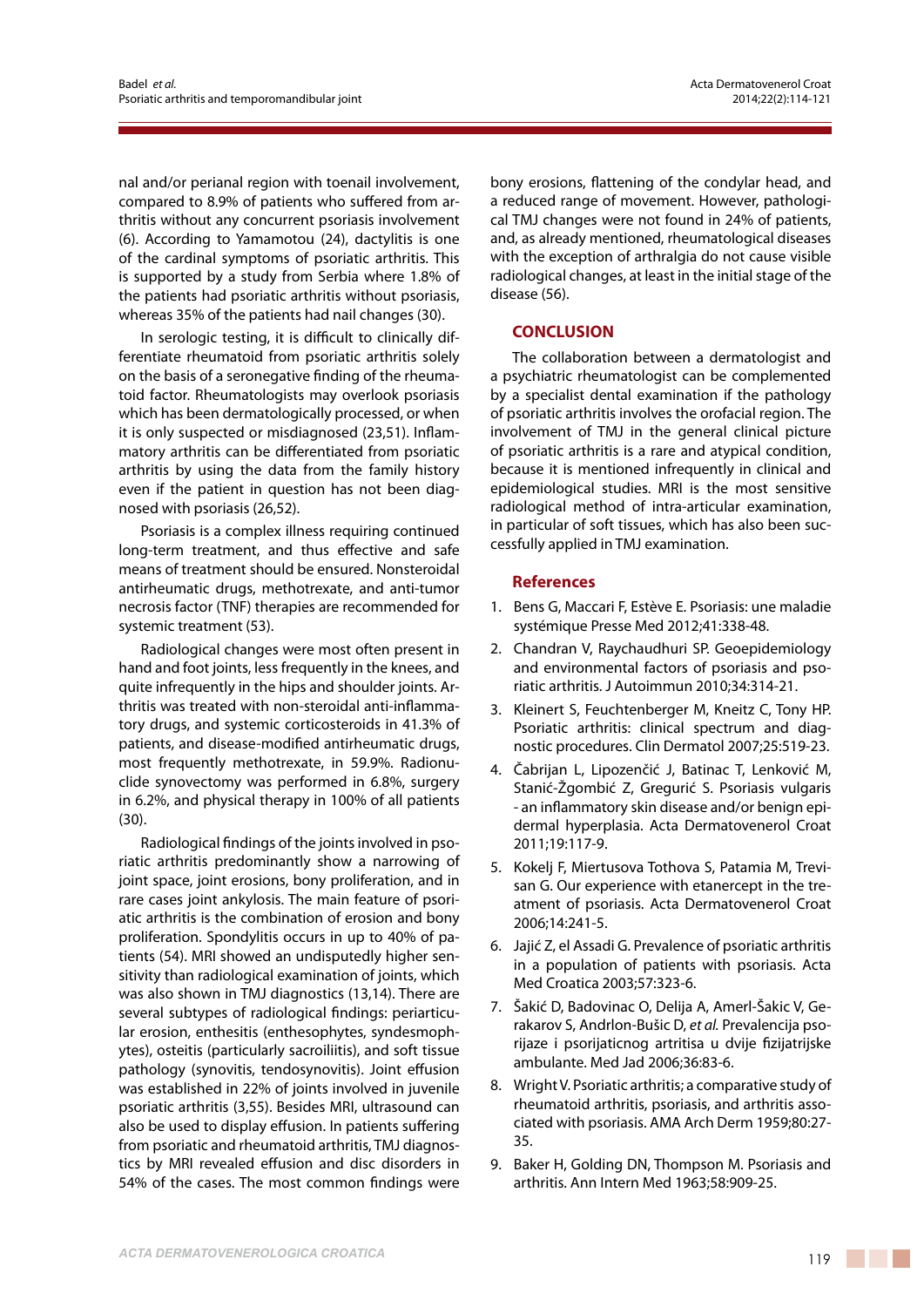- 10. Blumberg BS, Bunim JJ, Calkins E, Pirani CL, Zvaifler NJ. ARA nomenclature and classification of arthritis and rheumatism (tentative). Arthritis Rheum 1964;7:93-7.
- 11. Moll JM, Wright V. Psoriatic arthritis. Semin Arthritis Rheum. 1973;3:55-78.
- 12. Jerolimov V. Temporomandibular disorders and orofacial pain. Rad 504 Medical sciences 2009;33:53-77.
- 13. Badel T. Temporomandibularni poremećaji i stomatološka protetika. Zagreb: Medicinska naklada, 2007.
- 14. Badel T, Savić Pavičin I, Podoreški D, Marotti M, Krolo I, Grbeša Đ. Temporomandibular joint development and functional disorders related to clinical otologic symptomatology. Acta Clin Croat 2011;50:51-60.
- 15. Badel T, Krapac L, Marotti M, Keros J, Rosić D, Kern J. Razne reumatske bolesti u bolesnika s poremećajem temporomandibularnog zgloba. Reumatizam 2011;58:172-3.
- 16. Jajić I, Jajić Z. Izvanzglobni reumatizam i srodna stanja. Zagreb: Medicinska naklada; 2005. p. 293-8.
- 17. Ehrenfeld M. Spondyloarthropathies. Best Pract Res Clin Rheumatol 2012;26:135-45.
- 18. Helliwell PS, Taylor WJ. Classification and diagnostic criteria for psoriatic arthritis. Ann Rheum Dis 2005;64 Suppl 2:ii3-8.
- 19. Griffiths CE, Iaccarino L, Naldi L, Olivieri I, Pipitone N, Salvarani C, *et al.* Psoriasis and psoriatic arthritis: immunological aspects and therapeutic guidelines. Clin Exp Rheumatol 2006;24(1 Suppl 40):S72-8.
- 20. Glasnović M. Epidemiologija spondilartritisa. Reumatizam 2011;58:24-35.
- 21. Štimac D, Grubić Z, Štingl K, Perić P, Ćurković B, Žunec R. Povezanost mikrosatelita HLA i gena HLA-B\*27 u bolesnika s psorijatičnim artritisom u hrvatskoj populaciji. Reumatizam 2011;58:5-11.
- 22. Grubić Z. Gen HLA-B27: polimorfizam, evolucija, raspodjela i povezanost sa spondiloartropatijama. Reumatizam 2006;53:5-10.
- 23. Baran R. The burden of nail psoriasis: an introduction. Dermatology 2010;221(Suppl 1):1-5.
- 24. Yamamoto T. Psoriatic arthritis: from a dermatological perspective. J Eur Dermatol 2011;21:660-6.
- 25. Taylor WJ, Marchesoni A, Arreghini M, Sokoll K, Helliwell PS. A comparison of the performance characteristics of classification criteria for the diagnosis of psoriatic arthritis. Semin Arthritis Rheum 2004;34:575-84.
- 26. Rudwaleit M, Taylor WJ. Classification criteria for psoriatic arthritis and ankylosing spondylitis/axial spondyloarthritis. Best Pract Res Clin Rheumatol 2010;24:589-604.
- 27. Jamshidi F, Bouzari N, Seirafi H, Farnaghi F, Firooz A. The prevalence of psoriatic arthritis in psoriatic patients in Tehran, Iran. Arch Iran Med 2008;11:162-5.
- 28. Reich K, Krüger K, Mössner R, Augustin M. Epidemiology and clinical pattern of psoriatic arthritis in Germany: a prospective interdisciplinary epidemiological study of 1511 patients with plaquetype psoriasis. Br J Dermatol 2009;160:1040-7.
- 29. Radtke MA, Reich K, Blome C, Rustenbach S, Augustin M. Prevalence and clinical features of psoriatic arthritis and joint complaints in 2009 patients with psoriasis: results of a German national survey. J Eur Acad Dermatol Venereol 2009;23:683-91.
- 30. Pavlica L, Perić-Hajzler Z, Jovelić A, Sekler B, Damjanović M. Psoriatic arthritis: a retrospective study of 162 patients. Vojnosanit Pregl 2005;62:613-20.
- 31. Shbeeb M, Uramoto KM, Gibson LE, O'Fallon WM, Gabriel SE. The epidemiology of psoriatic arthritis in Olmsted County, Minnesota, USA, 1982-1991. J Rheumatol 2000;27:1247-50.
- 32. Nossent JC, Gran JT. Epidemiological and clinical characteristics of psoriatic arthritis in northern Norway. Scand J Rheumatol 2009;38:251-5.
- 33. Moghaddassi M, Shahram F, Chams-Davatchi C, Najafizadeh SR, Davatchi F. Different aspects of psoriasis: analysis of 150 Iranian patients. Arch Iran Med 2009;12:279-83.
- 34. Thongprasom K, Mravak-Stipetić M, Luckprom P, Canjuga I, Biocina-Lukenda D, Vidović-Juras D, *et al.* Oral lichen planus: a retrospective comparative study between Thai and Croatian patients. Acta Dermatovenerol Croat 2009;17:2-8.
- 35. Migliari DA, Penha SS, Marques MM, Matthews RW. Considerations on the diagnosis of oral psoriasis: a case report. Med Oral 2004;9:300-3.
- 36. Robinson CM, Di Biase AT, Leigh IM, Williams DM, Thornhill MH. Oral psoriasis. Br J Dermatol 1996;134:347-9.
- 37. Richardson LJ, Kratochvil FJ, Zieper MB. Unusual palatal presentation of oral psoriasis. J Can Dent Assoc 2000;66:80-2.
- 38. Brice DM, Danesh-Meyer MJ. Oral lesions in patients with psoriasis: clinical presentation and management. J Periodontol 2000;71:1896-903.
- 39. Yesudian PD, Chalmers RJ, Warren RB, Griffiths